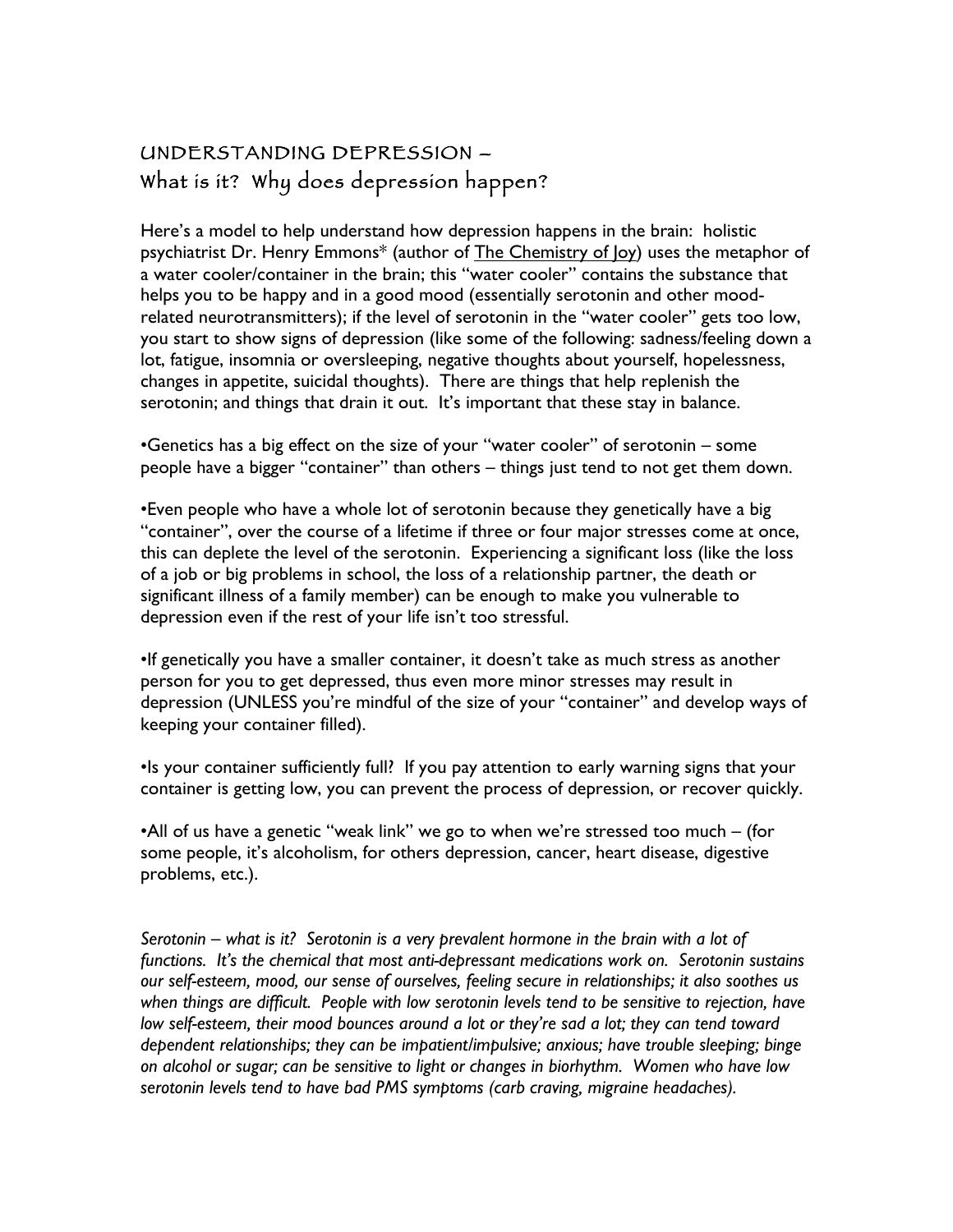So why does depression happen? 5 main reasons:

1) Genetics – This is probably the biggest factor, 50% of the reason some people get depressed and others don't is due to genetics. It's worth knowing about it if there is a family history of depression in your family and accepting this – this doesn't mean you will definitely get depressed, but it does mean you have a predisposition to depression under excessive stress. If you have this predisposition, it is important to do more in the other factors that you can control so that you are less likely to become depressed.

2) Lifestyle/Stress –This is the most common cause of depression—ongoing, constant stress that we don't have a chance to really recover from. Stress is unavoidable. Our bodies are designed well to handle severe stress if we can recover shortly afterwards (think of animals' fight-or-flight responses to stress). If we don't have a chance to recover, that's when we get in trouble. Much of the stress in our society today is relentless, constant. Most of us don't take time to slow down, to take a 'Sabbath". 24-7 has become the norm. This is eroding our ability to sustain ourselves. We need to remind ourselves that all of nature adheres to cycles (for example, the seasons) – activity in nature is always followed by rest.

3) Situational factors – When you are in a low mood, small things seem big. And sometimes people experience huge life challenges or really big losses where it is normal to feel some depression; depression is part of the grieving process. You just don't want to get "stuck" in that process. That's when you might need some extra support to fill up your container.

4) Conditioning -- Early patterns we learn in life affect us – the family context you grew up in has a sort of "family brain chemistry" that you pick up on. This sort of sets your own baseline/norm of brain chemistry. For example, if you grew up in an abusive home or even just a home where your family was so busy they weren't able to pay close attention to how you were doing, it's harder for you to be resilient, and this affects how susceptible you are later on in life to stress. If you grow up in a supportive home where you were taught how to deal with challenges and emotions in a productive way, you are likely to have more resilience available to you.

5) Seasonal -- Some people get more depressed in the winter, this is something called Seasonal Affective Disorder or SAD. In the low-light conditions of winter in northern places like Minnesota, the brain produces more melatonin (which regulates sleep patterns). This kind of depression tends to have different symptoms (sadness/irritability; fatigued/sluggish; tendency to eat more; sleep more). Light therapy is the most effective treatment for this type of depression. Light therapy helps even with people who have depression other times of the year but get worse in the winter. Vigorous exercise (where you work up a sweat) is also helpful. Managing your sleep is especially important if you have SAD – you really need to be consistent about getting up at the same time each day (by 9am at the latest), and get only 7-8 hours of sleep per night.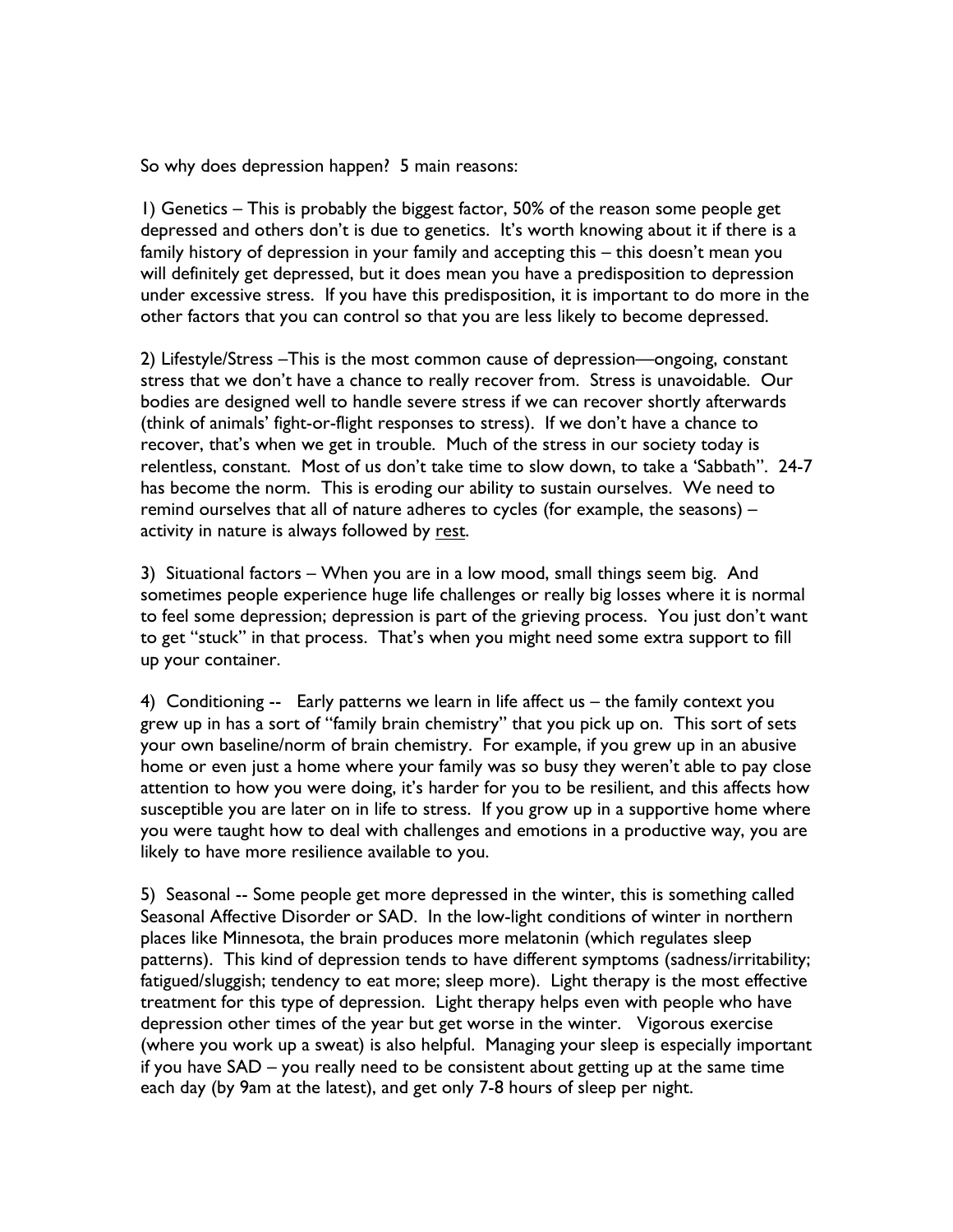# COPING WITH DEPRESSION –

What helps you to feel better? What helps to keep your serotonin "container" full? What helps you to become more resilient to depression if you happen to have a genetically "smaller" serotonin container?

### EXERCISE:

Short of therapy and medication, the most effective thing you can do for depression is to exercise. There is much research evidence for this now (one study compared regular exercise to Zoloft, and found that effects were almost equivalent for mild to moderate depression). You will need to exercise three times a week for 20-30 minutes, doesn't have to be aerobic, even walking will do it (anything rhythmic).

### SLEEP

Try to get 7-8 hours per night (not more or less); get up at regular time each day. If you are having insomnia, it is important to develop good sleep hygiene and develop a calming bedtime routine.

## **ACTIVITIES**

Outdoor activities in nature are very helpful (walking, biking, skiing). Doing calming things like a spiritual practice (meditation, prayer, etc.), listening to calming music, reading something positive, or serving other people can all be very helpful. It's very important to stay connected with relationships in your life even when you don't feel like it. "Act like you feel better than you do" and it will become a self-fulfilling prophecy.

Note: for a depression that is not serotonin-based (signs of this would be low energy, increased sleep, weight gain) vigorous exercise is important, and stimulating activities are recommended rather than calming activities.

### THOUGHT PATTERNS

Learn to pay attention to the thought patterns that you go to automatically when your mood is low. Most of the time, these thought patterns only make depression worse. (Example: you may find yourself tending to be very self-critical when you are down, if you pay attention to these thoughts and keep thinking them they will make you feel even worse.) Learn to observe your thoughts; name when they are temporary, moodinduced, depression thoughts; and learn to manage them (don't stay focused on them, instead change your focus of attention to something more active or more positive).

It's useful to get an understanding of how mood affects your thinking – your perspective changes, you may become pessimistic, down on yourself. Learn to recognize that if you